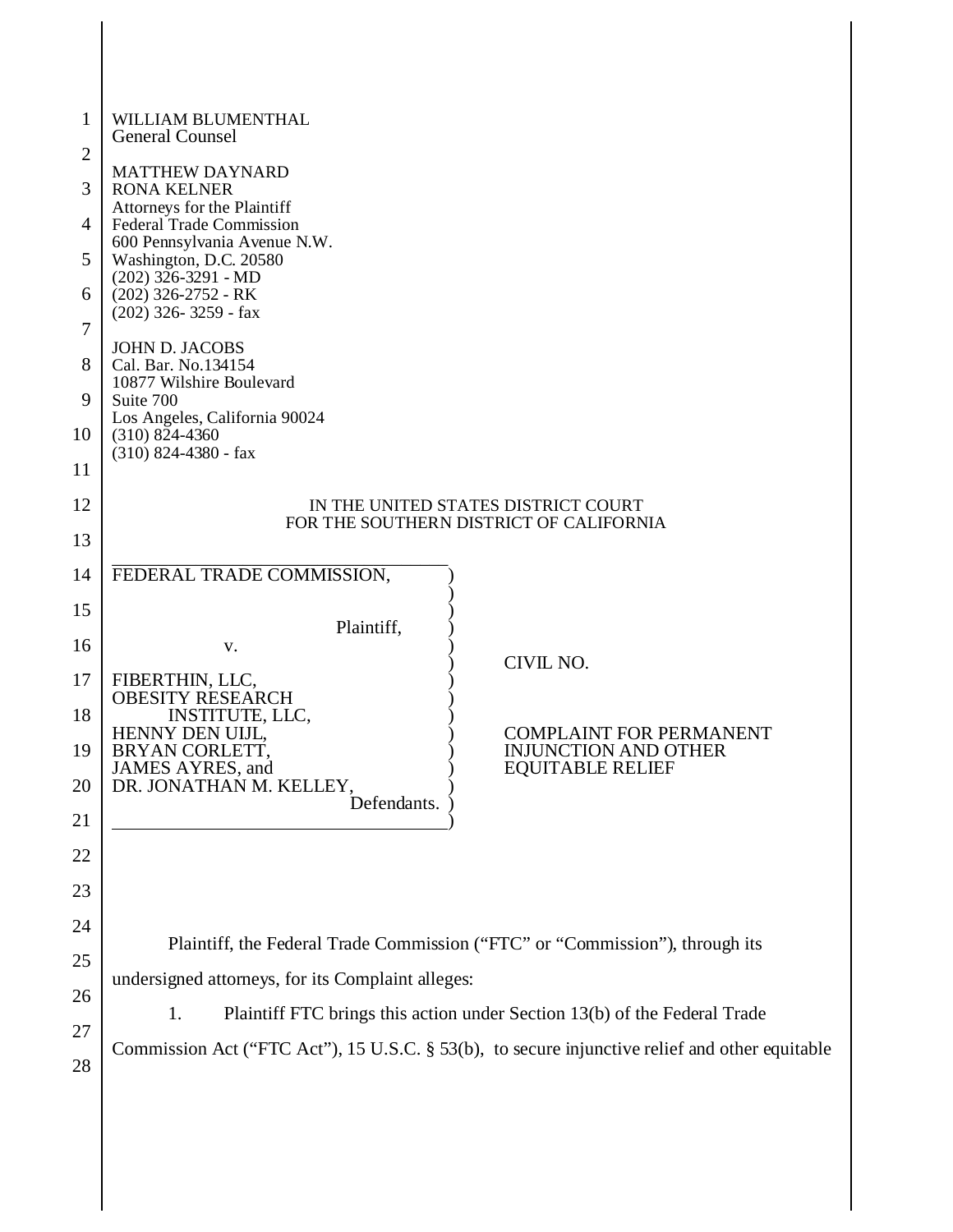1 2 relief against Defendants for engaging in deceptive acts or practices in violation of Sections 5(a) and 12 of the FTC Act, 15 U.S.C. §§ 45(a) and 52.

# **JURISDICTION AND VENUE**

2. This Court has jurisdiction over this matter pursuant to 15 U.S.C. §§ 45(a), 52, 53(b) and 28 U.S.C. §§ 1331, 1337(a), and 1345.

3. Venue in this District is proper under 15 U.S.C. § 53(b) and 28 U.S.C. § 1391(b) and (c).

#### **THE PARTIES**

9 10 11 12 13 14 15 16 17 4. Plaintiff, the Federal Trade Commission, is an independent agency of the United States Government created by statute. 15 U.S.C. §§ 41-58. The Commission enforces Section 5(a) of the FTC Act, 15 U.S.C. § 45(a), which prohibits unfair or deceptive acts or practices in or affecting commerce. The Commission also enforces Section 12 of the FTC Act, 15 U.S.C. § 52, which prohibits false advertisements for food, drugs, devices, services, or cosmetics in or affecting commerce. The Commission, through its own attorneys, may initiate federal district court proceedings to enjoin violations of the FTC Act and to secure such equitable relief, including rescission of contacts and restitution, and the disgorgement of ill-gotten gains caused by Defendants' law violations, as may be appropriate in each case. 15 U.S.C. § 53(b).

18 19 20 21 22 5. Defendant FiberThin, LLC ("FiberThin") is a California limited liability company with offices located at 1601 Aryana Drive, Encinitas, California. At times relevant to the complaint, acting individually or in concert with others, FiberThin has advertised, marketed, distributed, and sold the dietary supplements FiberThin and MetaboUp to consumers in the United States. FiberThin transacts business in this district and throughout the United States.

23 24 25 26 27 6. Defendant Obesity Research Institute, LLC ("ORI") is a California limited liability company with offices located at 1601 Aryana Drive, Encinitas, California. At times relevant to the complaint, acting individually or in concert with others, ORI has advertised, marketed, distributed, and sold the dietary supplements Propolene and Excelerene to consumers in the United States. ORI transacts business in this district and throughout the United States.

28

3

4

5

6

7

8

7. Defendant Henny den Uijl is a Managing Member of both FiberThin and ORI, and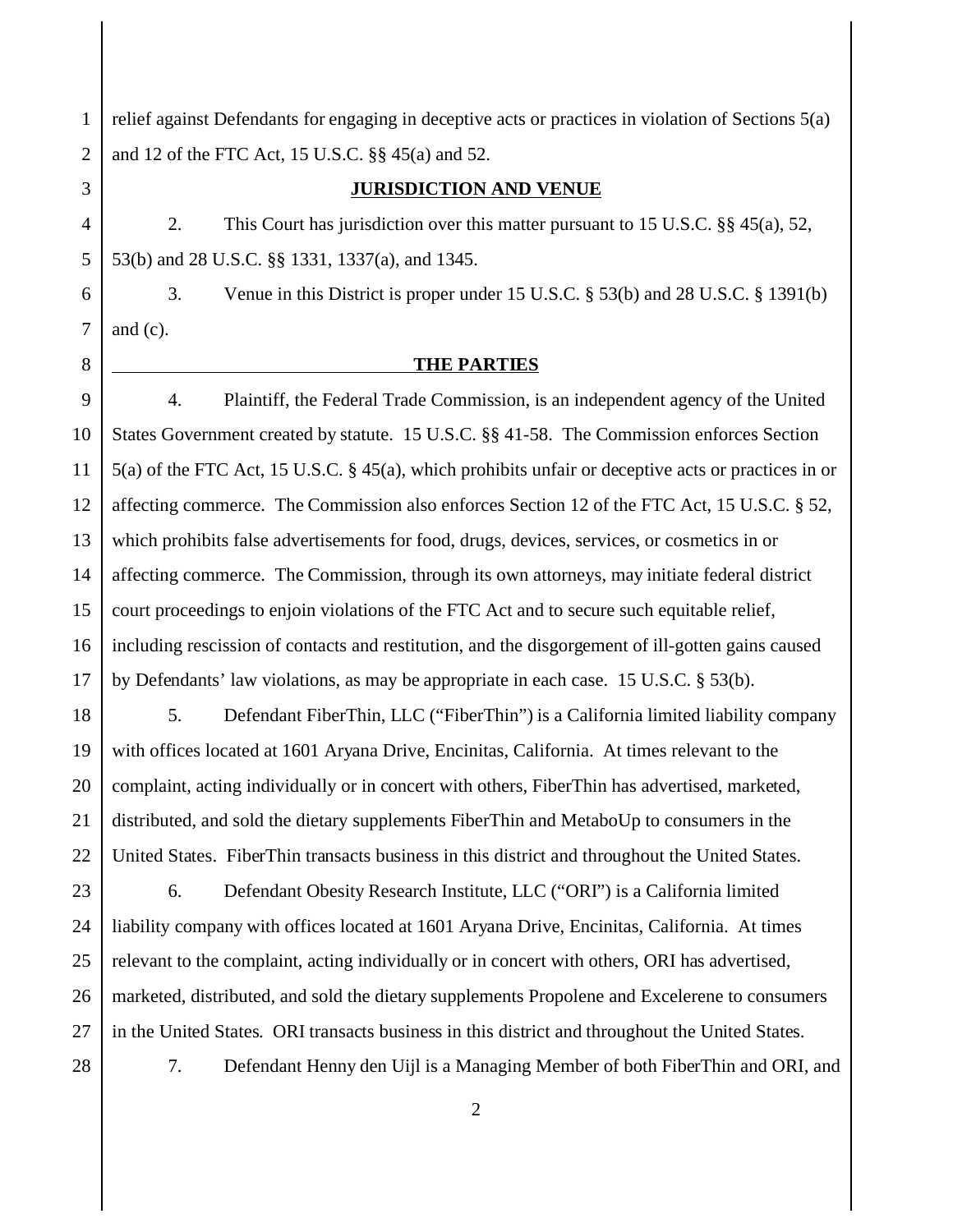1 2 3 4 5 6 has a 50% ownership interest in each company. Mr. den Uijl is the registered agent for both companies, and is listed as the administrative contact for the [www.fiberthin.com](http://www.fiberthin.com) website. At times relevant to this Complaint, acting individually or in concert with others, Mr. den Uijl has formulated, directed, controlled, or participated in the acts or practices of FiberThin and ORI, including the acts or practices alleged in this Complaint. He transacts business in this district and throughout the United States.

7 8 9 10 11 12 8. Defendant Bryan Corlett is a Managing Member of both FiberThin and ORI, and has a 50% ownership interest in each company. He also holds the trademarks for "FiberThin" and "MetaboUp." At times relevant to this Complaint, acting individually or in concert with others, Mr. Corlett has formulated, directed, controlled, or participated in the acts or practices of FiberThin and ORI, including the acts or practices alleged in this Complaint. He transacts business in this district and throughout the United States.

13 14 15 16 17 9. Defendant James Ayres is a partner in the company Ayres Weight Management, which conducted purported studies on FiberThin and MetaboUp. His business address is 31600 Railroad Canyon Road, Canyon Lake, California. He has aided in the promotion of FiberThin by appearing as a "weight loss consultant" and providing endorsements for the product in advertisements. Mr. Ayres transacts business in this district and throughout the United States.

18 19 20 10. Defendant Jonathan M. Kelley, M.D. is a retired anesthesiologist. He has aided in the promotion of Propolene by appearing and providing endorsements for the product in advertisements. Dr. Kelley transacts business in this district and throughout the United States.

## **COMMERCE**

11. The acts and practices of Defendants alleged in this Complaint have been in or affecting commerce, as "commerce" is defined in Section 4 of the FTC Act, 15 U.S.C. § 44.

## **DEFENDANTS' COURSE OF CONDUCT**

25 26 27 12. Since at least 2003, Defendants FiberThin, den Uijl, and Corlett have advertised, labeled, offered for sale, and sold products to the public throughout the United States, including FiberThin and MetaboUp, two dietary supplements marketed and sold for weight loss.

28 Defendants primarily advertise and offer these products for sale through a 30-minute television

3

21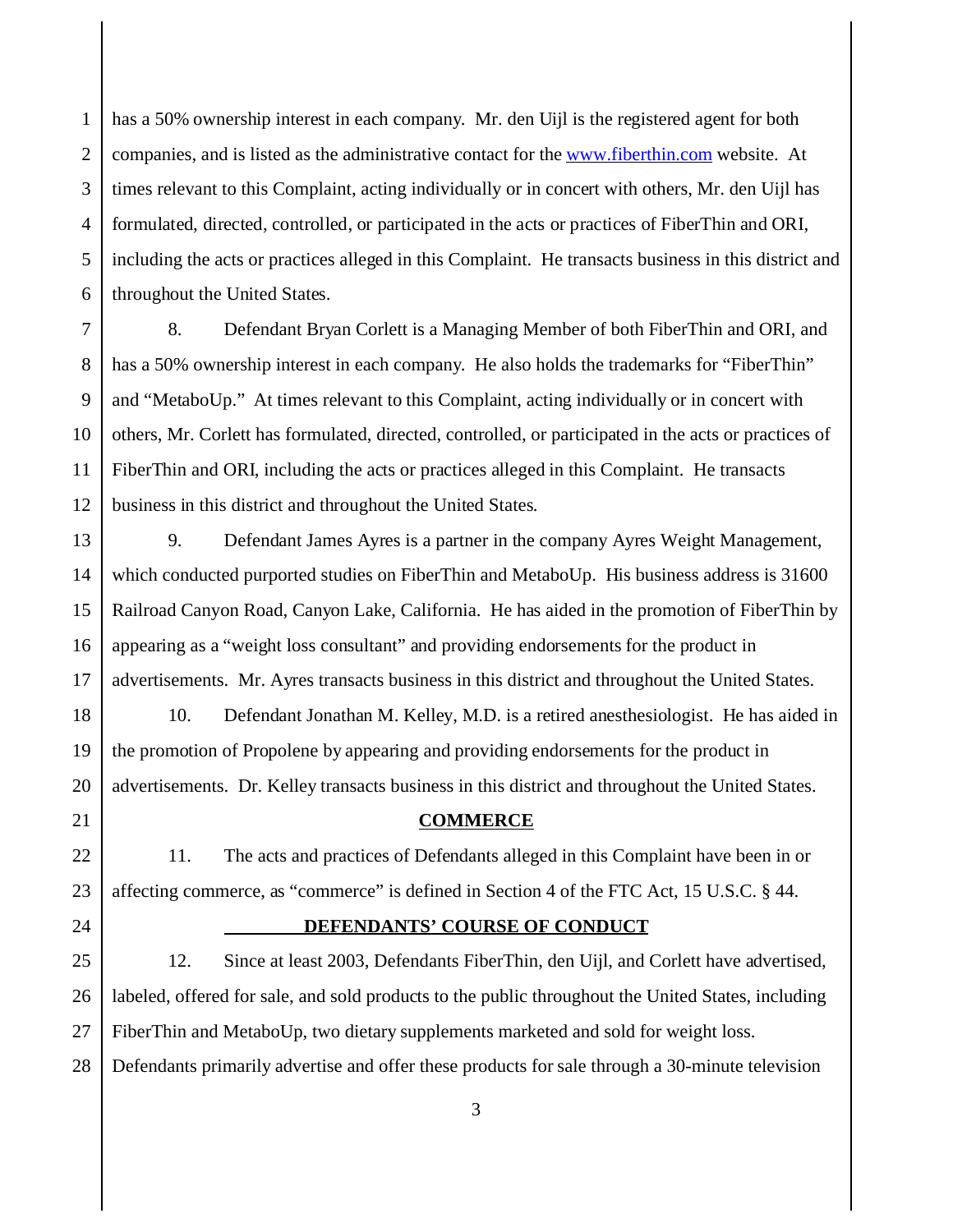1 2 3 infomercial and an Internet website, [www.fiberthin.com](http://www.fiberthin.com). The infomercial aired on numerous television stations, including The Learning Channel, PAX Family Entertainment Network, Home and Garden TV, and CNBC. Defendant Ayres appears in the television infomercial and endorses the FiberThin product.

13. Since at least 2003, Defendants ORI, den Uijl, and Corlett have advertised, labeled, offered for sale, and sold products to the public throughout the United States, including Propolene and Excelerene, two dietary supplements marketed and sold for weight loss. Defendants primarily advertise and offer Propolene for sale through television commercials and an Internet website, [www.propolene.com,](http://www.propolene.com,) and offer Excelerene for sale through the [www.propolene.com](http://www.propolene.com,) website. Defendant Kelley appears in the television commercials and endorses the Propolene product. Propolene and FiberThin appear to be identical products with different names. Excelerene and MetaboUp appear to be identical products with different names.

#### The Supplements

14. FiberThin and Propolene are tablets that purportedly contain glucomannan as their primary ingredient. MetaboUp and Excelerene are tablets that purportedly contain green tea, chromium, and bitter orange as their primary ingredients. FiberThin and MetaboUp are sold together for weight loss, as are Propolene and Excelerene. The initial 60-day supply of FiberThin and MetaboUp offered through the [www.fiberthin.com](http://www.fiberthin.com) website costs \$99.80, including \$9.95 for shipping and handling, and \$29.95 per month thereafter if customers join Defendants' "Take it off, Keep it off" automatic shipping program. The initial 60-day supply of Propolene and Excelerene offered through the [www.propolene.com](http://www.fiberthin.com) website costs \$89.85, and \$29.95 per month thereafter if customers join Defendants' "Take it off, Keep it off" automatic shipping program.

# Advertisements for FiberThin and MetaboUp

15. To induce consumers to purchase FiberThin and MetaboUp, Defendants FiberThin, den Uijl, and Corlett have disseminated, or caused to be disseminated, advertisements for the supplements, including but not limited to the attached Exhibits A and B. These advertisements contain the following statements or depictions, among others: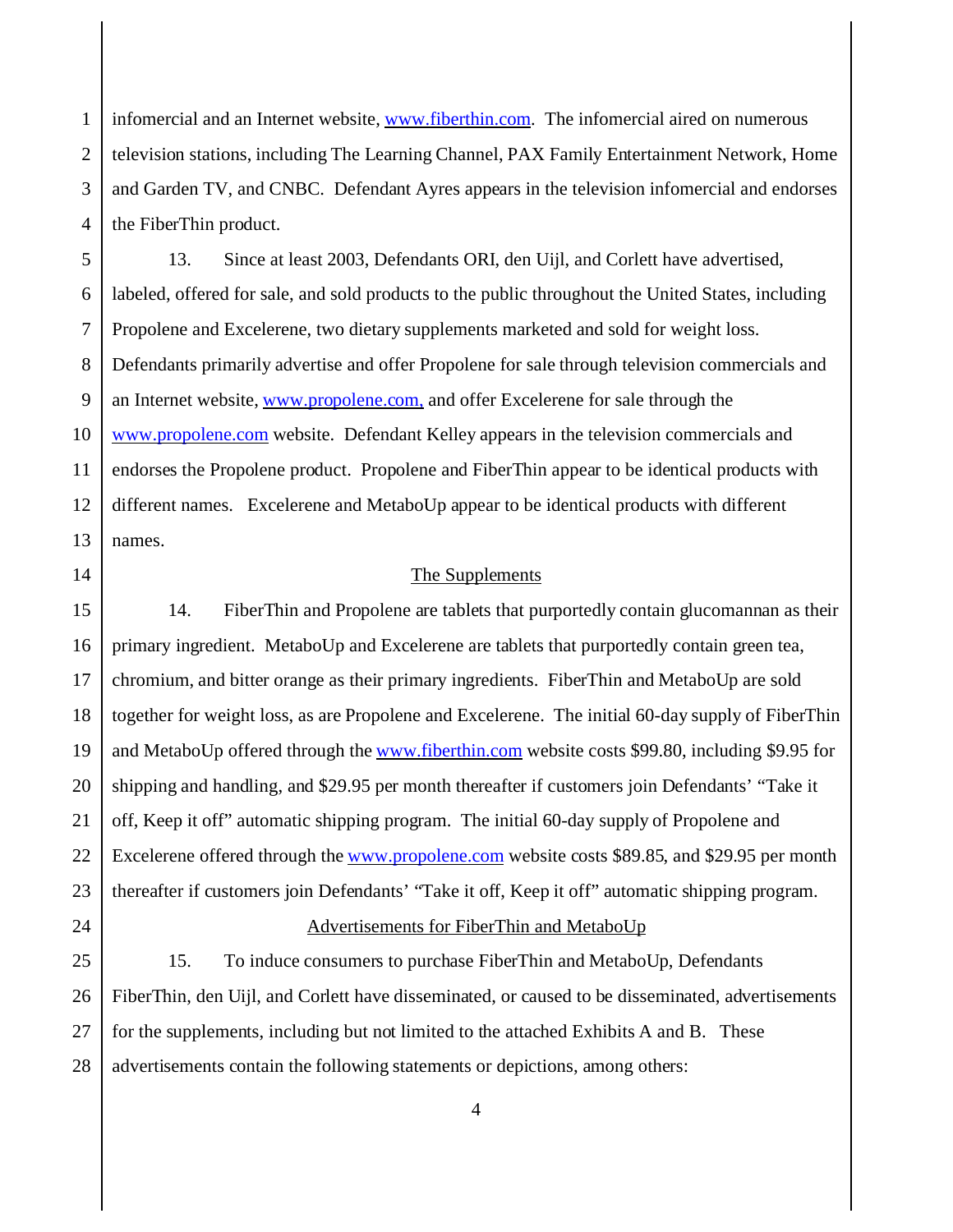| 1      | <b>Excerpts From Television Infomercial</b><br>A.                                                                                                                                                                                                    |  |  |
|--------|------------------------------------------------------------------------------------------------------------------------------------------------------------------------------------------------------------------------------------------------------|--|--|
| 2      | MALE ANNOUNCER: Do you dream of having that thin, lean body but you just can't seem to<br>lose that weight? You've tried the terrible tasting diet foods, the strenuous exercise and those                                                           |  |  |
| 3      | messy shakes that leave you starving. You're just fed up because nothing works.<br>ON SCREEN: What CAN YOU DO?                                                                                                                                       |  |  |
| 4      | MALE ANNOUNCER: What can you do?<br><b>ON SCREEN: Don't Give Up</b>                                                                                                                                                                                  |  |  |
| 5<br>6 | MALE ANNOUNCER: Don't give up, because now, for the first time ever, one of the most<br>powerful weight loss systems ever developed is available to you called the Fiber Thin System.<br>ON SCREEN: GUARANTEED YOU'LL LOSE UP TO 20 LBS. IN 30 DAYS! |  |  |
|        | OR YOUR MONEY BACK!                                                                                                                                                                                                                                  |  |  |
| 7      | MALE ANNOUNCER: This system guarantees you'll lose up to 20 pounds in 30 days or your<br>money back.                                                                                                                                                 |  |  |
| 8      | <b>ON SCREEN: Before photo</b><br><b>Ron Phipps</b>                                                                                                                                                                                                  |  |  |
| 9      | <b>LOST 50 LBS. IN 3 MONTHS!</b><br><b>City Controller</b>                                                                                                                                                                                           |  |  |
| 10     | <b>Results Vary</b><br>RON PHIPPS: I lost 50 pounds on the Fiber Thin System.                                                                                                                                                                        |  |  |
| 11     | $\ast$<br>∗<br>∗                                                                                                                                                                                                                                     |  |  |
| 12     | <b>ON SCREEN: Clinically Proven</b>                                                                                                                                                                                                                  |  |  |
| 13     | <b>Guaranteed Weight Loss!</b>                                                                                                                                                                                                                       |  |  |
| 14     | <b>No Special Diet or Exercise Program Needed</b><br>MALE ANNOUNCER: The ingredients in the Fiber Thin System are clinically proven to deliver                                                                                                       |  |  |
| 15     | you weight loss results without any special diet or exercise program.<br>ON SCREEN: For best results/maximum weight loss, follow the diet and exercise plan.                                                                                         |  |  |
| 16     | <b>GUARANTEED WEIGHT LOSS!</b><br>MALE ANNOUNCER: Included in the Fiber Thin System is the Guide to Healthy Living.                                                                                                                                  |  |  |
| 17     | <b>ON SCREEN: Full of Valuable Weight Loss Tips! Lose Even More Weight!</b>                                                                                                                                                                          |  |  |
| 18     | MALE ANNOUNCER: This guide gives you diet and exercise tips so you lose even more<br>weight. When you combine Fiber Thin with the Guide to Healthy Living, we guarantee you'll<br>lose up to 20 pounds in 30 days or your money back.                |  |  |
| 19     | *<br>∗                                                                                                                                                                                                                                               |  |  |
| 20     | <b>ON SCREEN: Jennifer Corlett</b><br><b>LOST WEIGHT IN DAYS!</b>                                                                                                                                                                                    |  |  |
| 21     | <b>College Student</b><br><b>Results Vary</b>                                                                                                                                                                                                        |  |  |
| 22     | JENNIFER CORLETT: With Fiber Thin, I didn't have to diet, I didn't have to exercise and I still<br>lost weight.                                                                                                                                      |  |  |
| 23     | $\ast$<br>$\ast$<br>∗                                                                                                                                                                                                                                |  |  |
| 24     |                                                                                                                                                                                                                                                      |  |  |
| 25     | <b>ON SCREEN: Traps Fat and Eliminates It From Your Body Naturally!</b><br>MALE ANNOUNCER: This powerful fiber then becomes a fat-trapping machine that grabs fats                                                                                   |  |  |
| 26     | and eliminates them from your body.<br><b>ON SCREEN:</b> Traps Up to 400 Fat Calories Per Day!                                                                                                                                                       |  |  |
| 27     | MALE ANNOUNCER: In fact, laboratory studies show that Fiber Thin can trap up to 400 fat<br>calories a day.                                                                                                                                           |  |  |
|        |                                                                                                                                                                                                                                                      |  |  |
| 28     | *<br>∗<br>∗                                                                                                                                                                                                                                          |  |  |
|        | 5                                                                                                                                                                                                                                                    |  |  |
|        |                                                                                                                                                                                                                                                      |  |  |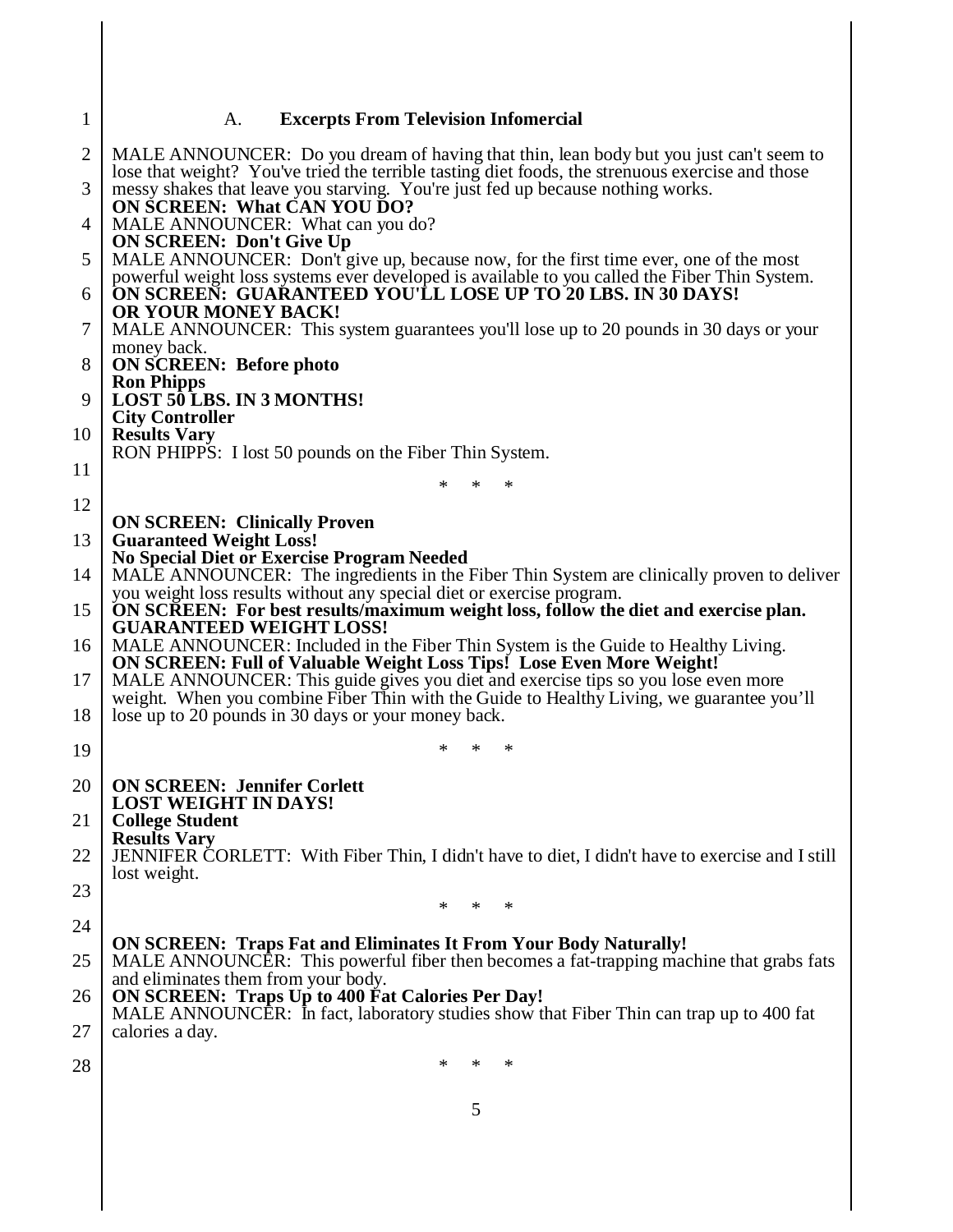| $\mathbf{1}$ | MALE ANNOUNCER: Also included in the Fiber Thin System is MetaboUp.                                                                                                                            |  |  |
|--------------|------------------------------------------------------------------------------------------------------------------------------------------------------------------------------------------------|--|--|
| 2            | <b>ON SCREEN: All Natural</b>                                                                                                                                                                  |  |  |
| 3            | <b>Increases Energy</b><br><b>Boosts Metabolism Up to 43%</b>                                                                                                                                  |  |  |
| 4            | MALE ANNOUNCER: MetaboUp is a blend of all-natural herbs that are scientifically proven to<br>increase your energy and boost your metabolism up to 43 percent.                                 |  |  |
| 5            | <b>ON SCREEN: Burn More Calories Every Day!</b><br>MALE ANNOUNCER: So, you'll be burning more calories every day.                                                                              |  |  |
| 6            | $\ast$<br>*<br>∗                                                                                                                                                                               |  |  |
| 7            | <b>ON SCREEN: Do you WANT PROOF?</b>                                                                                                                                                           |  |  |
| 8            | MALE ANNOUNCER: You want proof that Fiber Thin works?<br><b>ON SCREEN: WE HAVE IT!</b>                                                                                                         |  |  |
| 9            | MALE ANNOUNCER: Well, we have it.<br>ON SCREEN: 42 Clinical Studies Prove That Fiber Thin <sup>™</sup> Works!                                                                                  |  |  |
| 10           | MALE ANNOUNCER: Forty-two clinical studies, some published in medical journals like --<br><b>ON SCREEN: Current Therapeutic Research</b><br>MALE ANNOUNCER: -- Current Therapeutic Research -- |  |  |
| 11           | <b>ON SCREEN: International Journal of Obesity</b><br>MALE ANNOUNCER: -- the International Journal of Obesity and --                                                                           |  |  |
| 12           | <b>ON SCREEN: American Journal of Clinical Nutrition</b>                                                                                                                                       |  |  |
| 13           | *<br>*<br>∗                                                                                                                                                                                    |  |  |
| 14           | MALE ANNOUNCER: -- the American Journal of Clinical Nutrition found that subjects taking<br>the ingredients in Fiber Thin lost weight without diet and exercise                                |  |  |
| 15           | <b>ON SCREEN: Faster and Easier Than Anything You've Tried!</b>                                                                                                                                |  |  |
| 16           | MALE ANNOUNCER: We are so sure that you'll lose weight faster and easier than anything<br>you've ever tried --                                                                                 |  |  |
| 17           | *<br>$\ast$<br>∗                                                                                                                                                                               |  |  |
| 18           | <b>ON SCREEN: Weight Loss Specialist</b>                                                                                                                                                       |  |  |
| 19           | Amber Pawlowski, RD, CLE<br><b>Registered Dietitian</b>                                                                                                                                        |  |  |
| 20           | AMBER PAWLOWSKI: You can exercise like you are, you can eat like you are, as long as<br>you're taking Fiber Thin, you're going to lose weight.                                                 |  |  |
| 21           | <b>ON SCREEN: Weight Loss Guaranteed!</b><br>MALE ANNOUNCER: No other diet product is clinically proven to deliver you results like this.                                                      |  |  |
| 22           | $\ast$<br>*<br>*                                                                                                                                                                               |  |  |
| 23           | <b>ON SCREEN: Carol Birdsall</b>                                                                                                                                                               |  |  |
| 24           | LOST 22 Lbs. Of Body Fat!<br><b>Manicurist</b>                                                                                                                                                 |  |  |
| 25           | <b>Results Vary</b><br>CAROL BIRDSALL: Even if you eat the way you normally do, you're still going to lose the                                                                                 |  |  |
| 26           | weight.                                                                                                                                                                                        |  |  |
| 27           | ∗<br>∗<br>*                                                                                                                                                                                    |  |  |
| 28           | <b>ON SCREEN: Weight Loss Specialist</b>                                                                                                                                                       |  |  |
|              | 6                                                                                                                                                                                              |  |  |
|              |                                                                                                                                                                                                |  |  |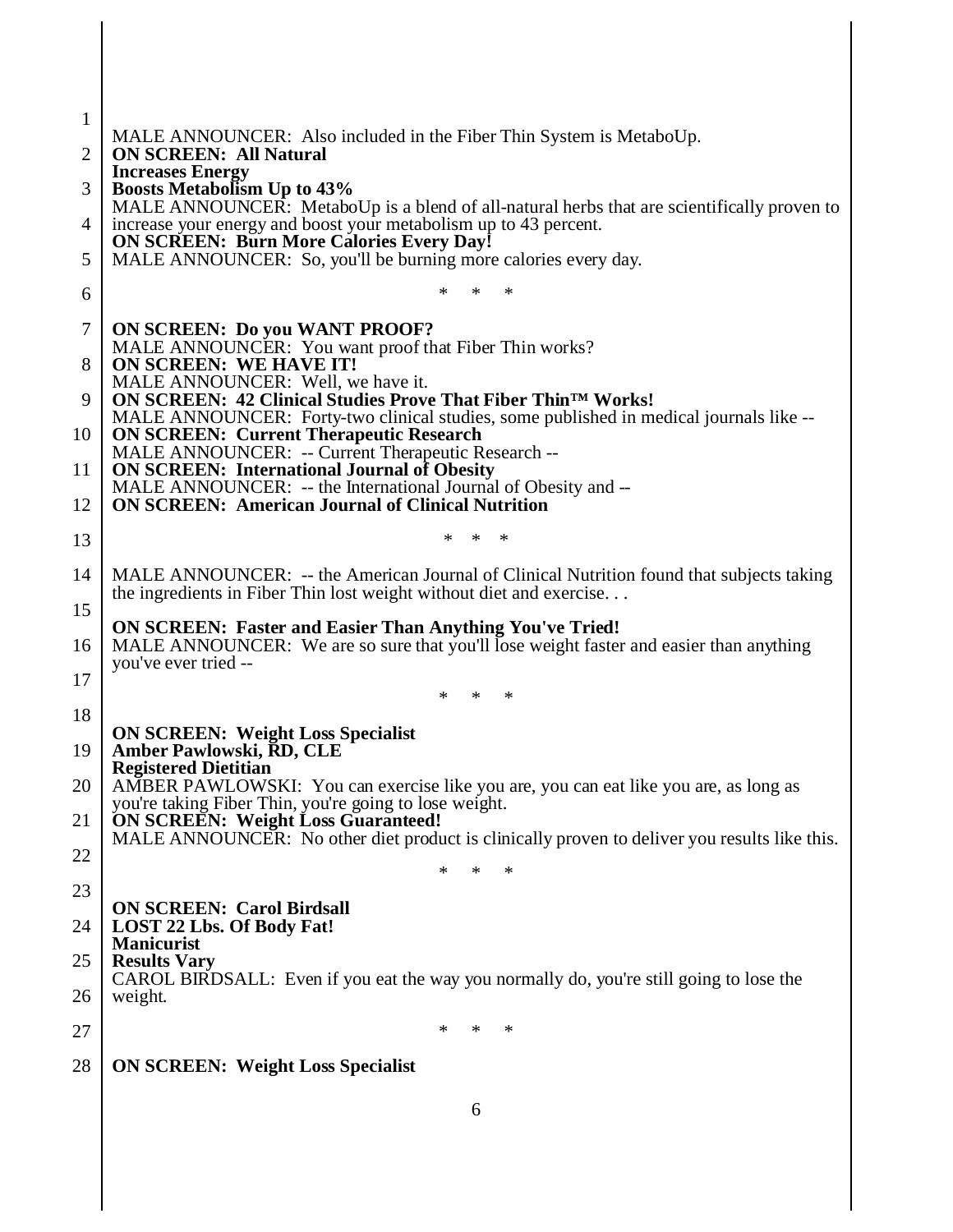| $\mathbf{1}$ | Amber Pawlowski, RD, CLE                                                                                                                                                                                                             |  |  |
|--------------|--------------------------------------------------------------------------------------------------------------------------------------------------------------------------------------------------------------------------------------|--|--|
| 2            | <b>Registered Dietitian</b><br>AMBER PAWLOWSKI: One of the studies conducted found that if you take Fiber Thin before                                                                                                                |  |  |
| 3            | each of your meals, you can trap up to 400 fat calories a day.<br>$\ast$<br>*<br>$\ast$                                                                                                                                              |  |  |
| 4            |                                                                                                                                                                                                                                      |  |  |
| 5            | <b>ON SCREEN: CASE STUDY</b><br><b>Fiber Thin</b> ™                                                                                                                                                                                  |  |  |
| 6            | <b>12 Week Study</b><br><b>Ayres Weight Management</b>                                                                                                                                                                               |  |  |
| 7            | <b>Test Fiber Thin on</b><br><b>60 Test Subjects</b><br>100% Weight Loss                                                                                                                                                             |  |  |
| 8            | Sucess [sic]<br><b>ON SCREEN: Weight Loss Consultant</b>                                                                                                                                                                             |  |  |
| 9            | <b>JIM AYRES</b>                                                                                                                                                                                                                     |  |  |
| 10<br>11     | <b>Ayres Weight Management</b><br><b>JIM AYRES:</b> Ayres Weight Management has evaluated several different weight loss products.<br>We have never seen a product that delivers results like Fiber Thin, period. One hundred percent |  |  |
|              | of the individuals in our study lost weight.                                                                                                                                                                                         |  |  |
| 12           | $\ast$<br>*<br>*                                                                                                                                                                                                                     |  |  |
| 13           | JIM AYRES: As a matter of fact, within the first two days, we had people reporting that they                                                                                                                                         |  |  |
| 14           | had lost a pound or two.<br><b>ON SCREEN: Weight Loss Consultant</b>                                                                                                                                                                 |  |  |
| 15           | <b>JIM AYRES</b><br><b>Ayres Weight Management</b>                                                                                                                                                                                   |  |  |
| 16           | JIM AYRES: And after one week, we observed that some individuals lost anywhere from five to<br>ten pounds.                                                                                                                           |  |  |
| 17           | Now, that trend continued week after week after week for a 12-week period.<br><b>ON SCREEN: Before and after photos</b>                                                                                                              |  |  |
| 18           | <b>Ed May</b><br><b>LOST 50 LBS. IN 3 MONTHS!</b><br><b>Medical Technician</b>                                                                                                                                                       |  |  |
| 19           | <b>Results Vary</b><br>JIM AYRES: We had some people lose even up to 50 pounds. FiberThin works.                                                                                                                                     |  |  |
| 20           |                                                                                                                                                                                                                                      |  |  |
| 21           | *<br>*<br>∗                                                                                                                                                                                                                          |  |  |
| 22           | <b>ON SCREEN: Before photo</b><br><b>Ron Phipps</b>                                                                                                                                                                                  |  |  |
| 23           | <b>LOST 50 LBS. IN 3 MONTHS!</b><br><b>City Controller</b>                                                                                                                                                                           |  |  |
| 24           | <b>Results Vary</b><br>RON PHIPPS: I saw my biggest results in the first four weeks. I think I lost 20 pounds in the                                                                                                                 |  |  |
| 25           | first four weeks just getting my metabolism going, you know, eating -- eating more than I ever<br>ate before and I was never hungry.                                                                                                 |  |  |
| 26           | (Exhibit A)                                                                                                                                                                                                                          |  |  |
| 27           | <b>B.</b><br><b>Excerpts From Website www.fiberthin.com.</b>                                                                                                                                                                         |  |  |
| 28           | Fiber Thin is the most revolutionary weight loss system ever developed. Ingredients in Fiber                                                                                                                                         |  |  |
|              | 7                                                                                                                                                                                                                                    |  |  |
|              |                                                                                                                                                                                                                                      |  |  |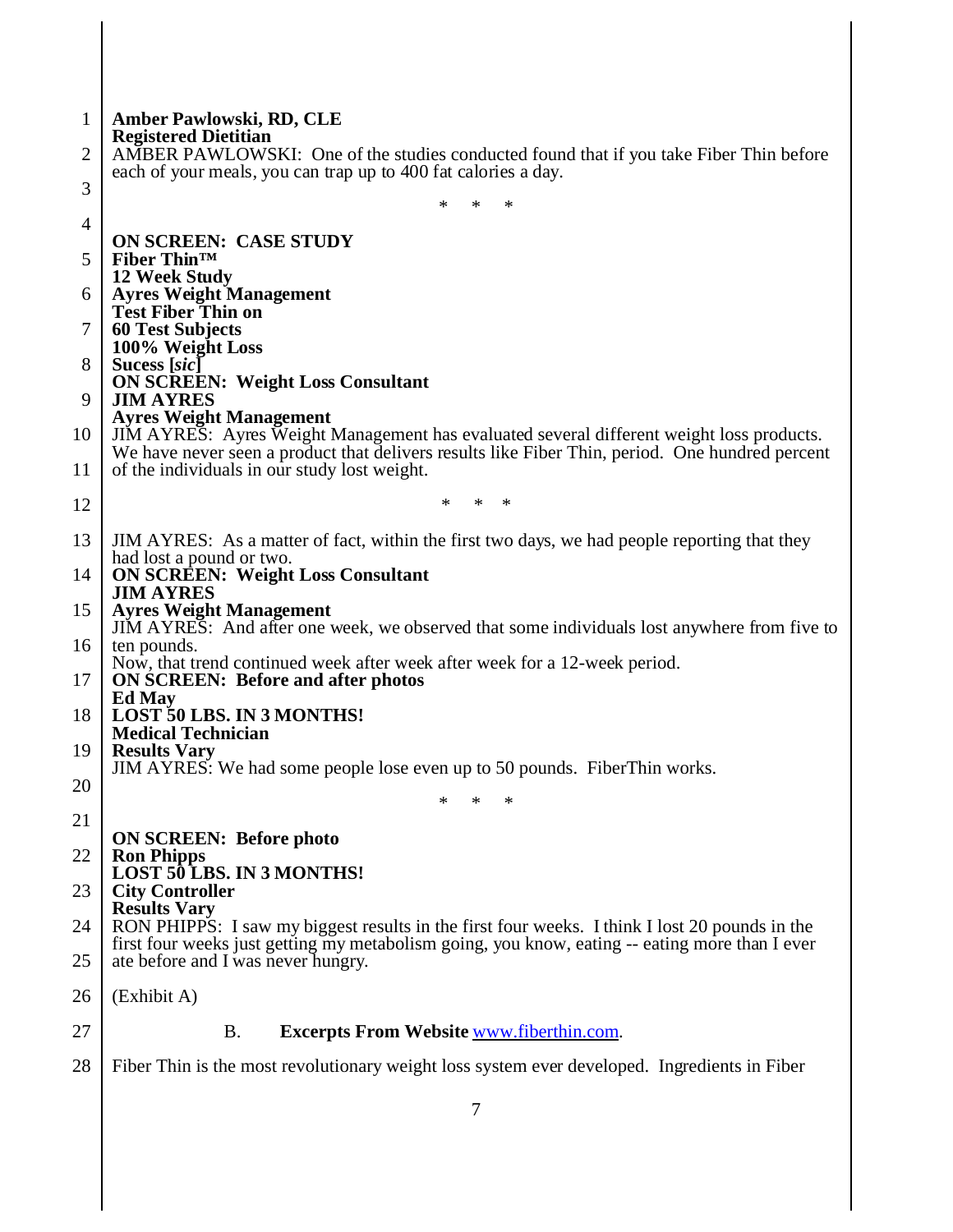| 1  | Thin are clinically proven to deliver dramatic weight loss results.                                                                                                                                                                                                                             |  |  |  |
|----|-------------------------------------------------------------------------------------------------------------------------------------------------------------------------------------------------------------------------------------------------------------------------------------------------|--|--|--|
| 2  | <b>FiberThin works!</b>                                                                                                                                                                                                                                                                         |  |  |  |
| 3  | It's easy!<br>You'll feel full!                                                                                                                                                                                                                                                                 |  |  |  |
| 4  | No dieting!                                                                                                                                                                                                                                                                                     |  |  |  |
| 5  | *<br>*<br>∗                                                                                                                                                                                                                                                                                     |  |  |  |
| 6  | What is included in the Fiber Thin System?                                                                                                                                                                                                                                                      |  |  |  |
| 7  | Metabo-Up tablets. These tablets are a blend of all natural herbs that are scientifically proven to<br>increase your metabolism by 40%.                                                                                                                                                         |  |  |  |
| 8  | We are including the Guide to healthy living with your order. As with any diet program, the right<br>diet and exercise plan can accelerate your results. This guide will outline different ways you can<br>supplement the Fiber Thin tablets with diet and exercise to lose weight even faster. |  |  |  |
| 9  |                                                                                                                                                                                                                                                                                                 |  |  |  |
| 10 | *<br>*<br>∗                                                                                                                                                                                                                                                                                     |  |  |  |
| 11 | How much weight will I lose?                                                                                                                                                                                                                                                                    |  |  |  |
|    | Fiber Thin guarantees you'll lose up to 20 pounds in 30 days if you use the Fiber Thin<br>System, which is what you are looking for, right?                                                                                                                                                     |  |  |  |
| 12 | *<br>$\ast$<br>∗                                                                                                                                                                                                                                                                                |  |  |  |
| 13 |                                                                                                                                                                                                                                                                                                 |  |  |  |
| 14 | How does each product work?<br>Fiber Thin creates a fiber sponge that makes you feel full. Fiber Thin traps and binds some of the                                                                                                                                                               |  |  |  |
| 15 | fat in the foods you eat so that it is not absorbed into your system. As a result, Fiber Thin<br>reduces caloric intake from fat and adds healthy fiber into your diet. Metabo-Up contains green                                                                                                |  |  |  |
| 16 | tea. Green tea is proven to increase your metabolism safely so you burn more calories.                                                                                                                                                                                                          |  |  |  |
| 17 | (Exhibit B)                                                                                                                                                                                                                                                                                     |  |  |  |
| 18 | Advertisements for Propolene and Excelerene                                                                                                                                                                                                                                                     |  |  |  |
| 19 | 16.<br>To induce consumers to purchase Propolene and Excelerene, Defendants ORI,                                                                                                                                                                                                                |  |  |  |
| 20 | den Uijl, and Corlett have disseminated, or caused to be disseminated, advertisements for the                                                                                                                                                                                                   |  |  |  |
| 21 | supplements, including but not limited to the attached Exhibits C through E. These                                                                                                                                                                                                              |  |  |  |
| 22 | advertisements contain the following statements or depictions, among others:                                                                                                                                                                                                                    |  |  |  |
| 23 | <b>Excerpts From Television Commercials</b><br>A.                                                                                                                                                                                                                                               |  |  |  |
| 24 | <b>ON SCREEN: Jonathan Kelley, M.D.</b><br><b>Harvard Medical School Graduate</b><br>Individual results vary (remainder of sentence illegible)                                                                                                                                                  |  |  |  |
| 25 |                                                                                                                                                                                                                                                                                                 |  |  |  |
| 26 | JONATHAN Kelley: If you're 20 pounds or more overweight, there's news from the Obesity                                                                                                                                                                                                          |  |  |  |
| 27 | Research Institute. Dramatic weight loss can now be achieved without diet or exercise.                                                                                                                                                                                                          |  |  |  |
| 28 | $\ast$<br>$\ast$<br>$\ast$                                                                                                                                                                                                                                                                      |  |  |  |
|    | 8                                                                                                                                                                                                                                                                                               |  |  |  |
|    |                                                                                                                                                                                                                                                                                                 |  |  |  |
|    |                                                                                                                                                                                                                                                                                                 |  |  |  |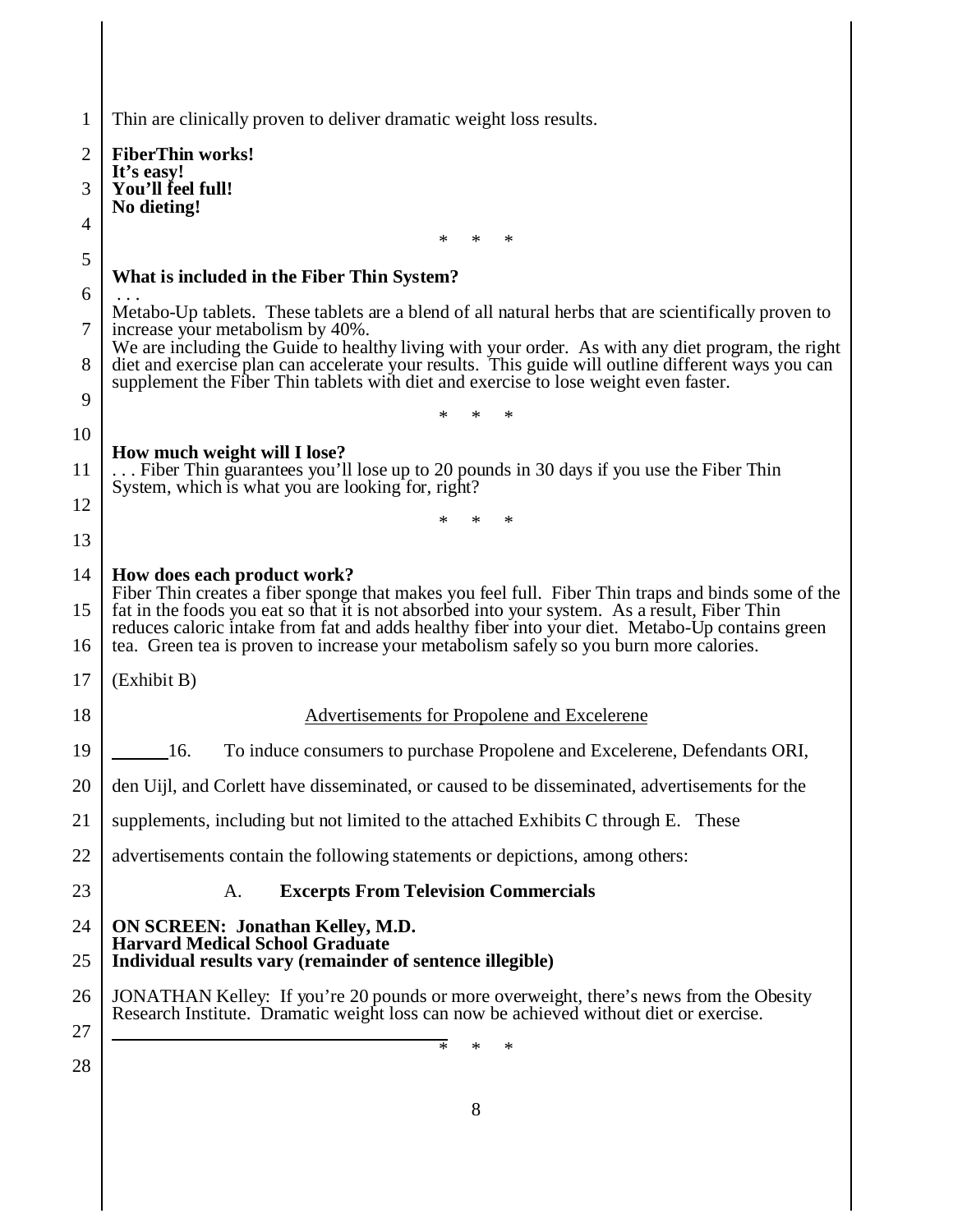| $\mathbf{1}$<br>2 | <b>ON SCREEN: Dr. Jose Echevarria</b><br><b>Lost 80 Pounds in 4 Months!</b><br>Individual results vary. For maximum weight loss, diet and exercise are (illegible). |  |  |
|-------------------|---------------------------------------------------------------------------------------------------------------------------------------------------------------------|--|--|
|                   |                                                                                                                                                                     |  |  |
| 3                 | DR. JOSE ECHEVARRIA: The first week I lost like about 10 and then every month like 20<br>pounds.                                                                    |  |  |
| 4                 | <b>ON SCREEN: Propolene</b>                                                                                                                                         |  |  |
| 5                 | <b>Scientifically Proven to Reduce Weight</b>                                                                                                                       |  |  |
| 6                 | <b>9 Clinical Studies</b><br>FEMALE ANNOUNCER: Propolene, scientifically proven to reduce weight without special diet                                               |  |  |
| 7                 | and exercise, backed by nine clinical studies.<br><b>ON SCREEN:</b> Only For Weight Loss of 20 Pounds or More                                                       |  |  |
| 8                 | JONATHAN Kelley: Please understand, Propolene is so powerful that it was formulated only<br>for those that need to lose 20 pounds or more.                          |  |  |
| 9                 | (Exhibit C)                                                                                                                                                         |  |  |
| 10                |                                                                                                                                                                     |  |  |
| 11                | <b>ON SCREEN: Mike Deckert</b><br><b>Lost 30 Pounds in 8 Weeks!</b>                                                                                                 |  |  |
| 12                | <b>Results not typical and may vary</b>                                                                                                                             |  |  |
| 13                | MIKE DECKERT: I was 247 eight weeks ago and I'm 30 pounds lighter today.                                                                                            |  |  |
| 14                | $\ast$<br>$\ast$<br>∗                                                                                                                                               |  |  |
|                   | <b>ON SCREEN: Michelle Wolfensparger</b><br>"It Works By Itself!"                                                                                                   |  |  |
| 15                | <b>Results not typical and may vary</b>                                                                                                                             |  |  |
| 16<br>17          | MICHELLE WOLFENSPARGER: It definitely works by itself because I know I didn't do<br>anything different and I took it and I lost weight.                             |  |  |
| 18                | <b>ON SCREEN: Jim Backman</b>                                                                                                                                       |  |  |
| 19                | <b>Lost 25 Pounds in 6 Weeks!</b><br><b>Results not typical and may vary</b>                                                                                        |  |  |
| 20                | JIM BACKMAN: I eat at fast food places almost all the time, so it's hard to eat healthy and the                                                                     |  |  |
| 21                | weight still came off.                                                                                                                                              |  |  |
|                   | <b>ON SCREEN: Jodi Sadlon</b>                                                                                                                                       |  |  |
| 22                | "It Was Just Very Easy!"<br><b>Results not typical and may vary</b>                                                                                                 |  |  |
| 23                | JODI SADLON: It was just very easy. You just take these pills about 20 minutes before you eat                                                                       |  |  |
| 24                | and the pounds just fell off.                                                                                                                                       |  |  |
| 25                | <b>ON SCREEN: Robert Scott</b><br>Lost 35 Pounds!                                                                                                                   |  |  |
| 26                | <b>Results not typical and may vary</b>                                                                                                                             |  |  |
| 27                | ROBERT SCOTT: If you're a skeptic just say, here, trust me, try it, eat the same way, do what                                                                       |  |  |
| 28                | you're doing and this pill will work.                                                                                                                               |  |  |
|                   | 9                                                                                                                                                                   |  |  |
|                   |                                                                                                                                                                     |  |  |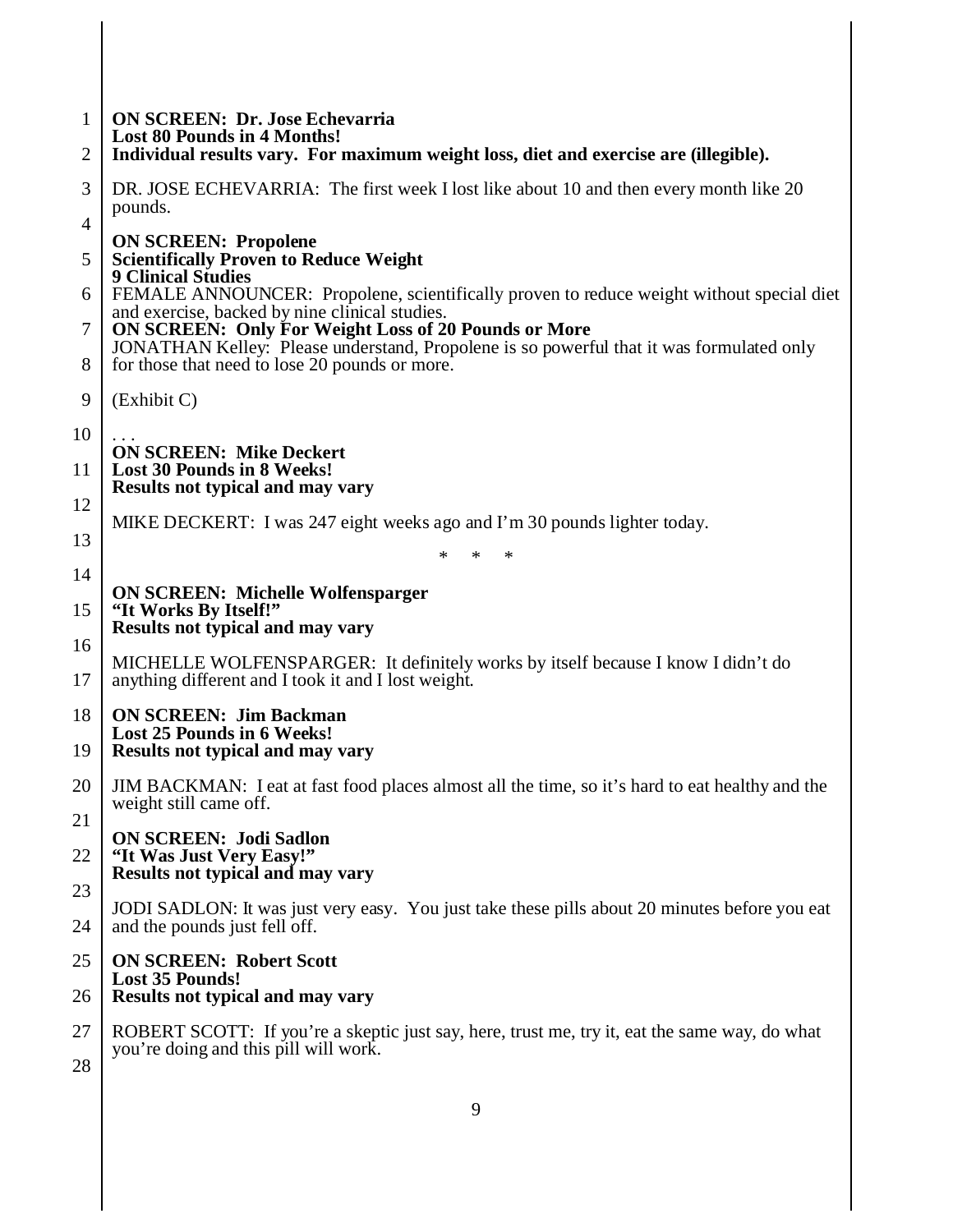| 1                   | $\ast$<br>∗<br>∗                                                                                                                                                                                                                                                                                                                                                                     |  |  |
|---------------------|--------------------------------------------------------------------------------------------------------------------------------------------------------------------------------------------------------------------------------------------------------------------------------------------------------------------------------------------------------------------------------------|--|--|
| $\overline{2}$<br>3 | <b>ON SCREEN: Christa Lizzarga</b><br><b>Lost Weight With No Exercise</b><br><b>Results not typical and may vary</b>                                                                                                                                                                                                                                                                 |  |  |
| 4<br>5              | CHRISTA LIZZARGA: If this could work for me, it could work for anybody because I haven't<br>been to the gym in over a month, to be honest, I have not gone to the gym even once. I don't<br>have the time.                                                                                                                                                                           |  |  |
| 6                   | *<br>$\ast$<br>∗                                                                                                                                                                                                                                                                                                                                                                     |  |  |
| 7<br>8<br>9         | <b>ON SCREEN: Jim Backman</b><br><b>Lost 25 Pounds in 6 Weeks!</b><br><b>Results not typical and may vary</b>                                                                                                                                                                                                                                                                        |  |  |
| 10                  | JIM BACKMAN: They told me if I didn't lose weight, I was going to die. You don't change<br>your life, all you do is take a pill.                                                                                                                                                                                                                                                     |  |  |
| 11                  | $\ast$<br>*<br>∗                                                                                                                                                                                                                                                                                                                                                                     |  |  |
| 12                  | <b>ON SCREEN:</b> Lose Up to 20 Pounds Guaranteed<br>FEMALE ANNOUNCER: Call now to try Propolene risk-free for 30 days                                                                                                                                                                                                                                                               |  |  |
| 13<br>14            | (Exhibit D)                                                                                                                                                                                                                                                                                                                                                                          |  |  |
| 15                  | <b>B.</b><br><b>Excerpts From Website www.propolene.com</b>                                                                                                                                                                                                                                                                                                                          |  |  |
| 16<br>17            | Propolene <sup>TM</sup> is formulated for people who desire to lose 20 lbs. of weight or more. It is<br>scientifically proven, easy, and it works. No dieting is involved, and as one of our customers put<br>it "you don't have to change your life, you just have to take a pill". The ingredients in<br>Propolene™ are clinically proven to deliver dramatic weight loss results. |  |  |
| 18<br>19            | * Propolene is effective!<br>* It's simple, just take it before meals!<br>* Safely Reduces Hunger!<br>* Decreases fat without Dieting!                                                                                                                                                                                                                                               |  |  |
| 20                  | $\ast$<br>$\ast$<br>∗                                                                                                                                                                                                                                                                                                                                                                |  |  |
| 21<br>22            | <b>Frequently Asked Questions</b>                                                                                                                                                                                                                                                                                                                                                    |  |  |
| 23                  | <b>What is Excelerene?</b>                                                                                                                                                                                                                                                                                                                                                           |  |  |
| 24                  | Excelerene <sup>TM</sup> tablets are comprised of a blend of 100% natural herbs, which are scientifically<br>proven to increase your metabolism by 40%.                                                                                                                                                                                                                              |  |  |
| 25                  | <b>What is Healthy Living Guide?</b>                                                                                                                                                                                                                                                                                                                                                 |  |  |
| 26                  | Included with your order you will find a Healthy Living Guide. As with any diet program, proper<br>nutrition and exercise plan (sic) can accelerate your results. Healthy Living Guide outlines<br>several eating and exercise plans, which can be used in conjunction with the Propolene™ tablets                                                                                   |  |  |
| 27                  | to accelerate your weight loss.                                                                                                                                                                                                                                                                                                                                                      |  |  |
| 28                  | How much weight will I lose?                                                                                                                                                                                                                                                                                                                                                         |  |  |
|                     | 10                                                                                                                                                                                                                                                                                                                                                                                   |  |  |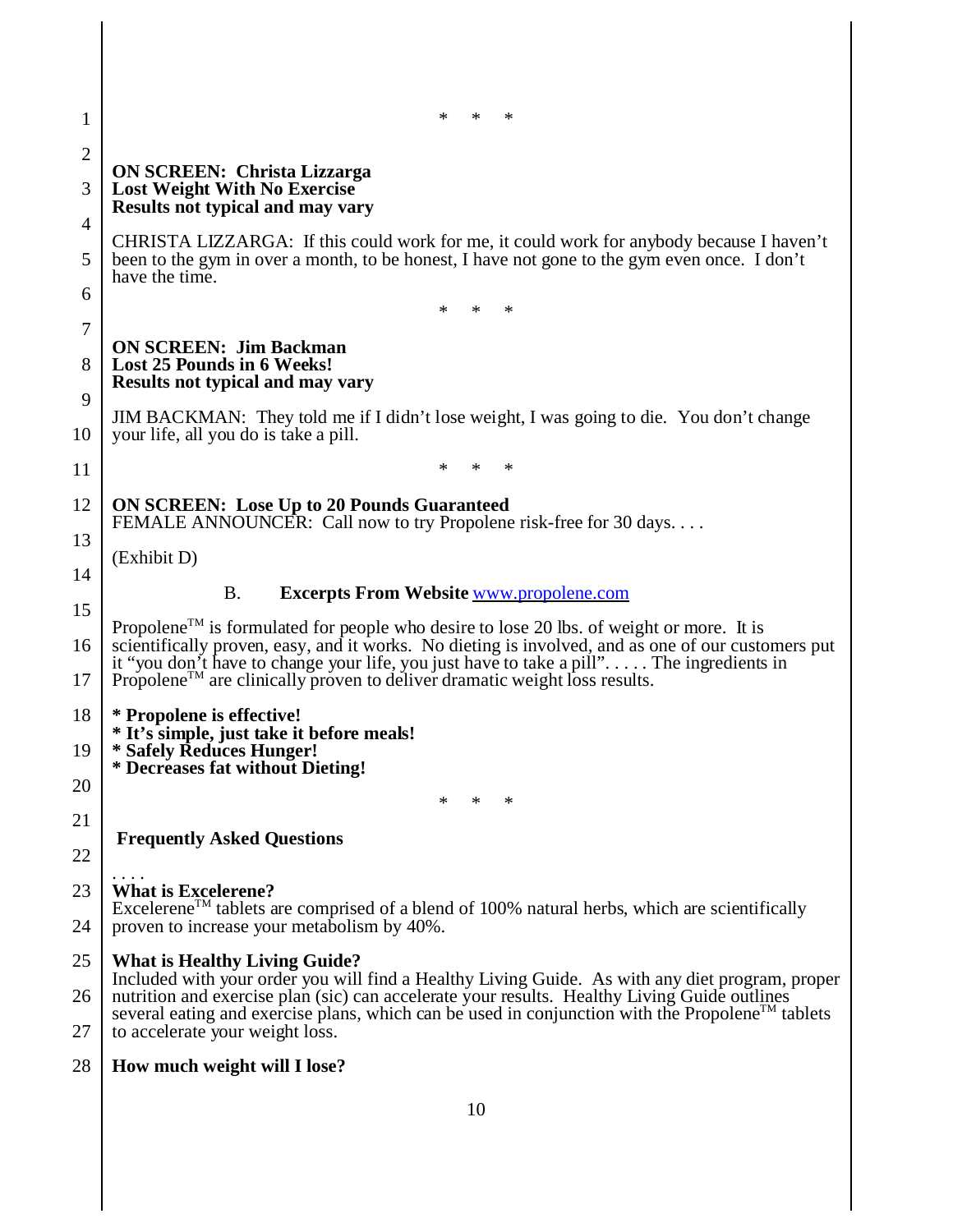| 1              | Weight loss varies depending on the individual. Propolene <sup>TM</sup> guarantees you will lose up to 20<br>pounds in 30 days if you use the Propolene™.                                                                                                                                                                                                                                                                                                                                           |  |  |  |
|----------------|-----------------------------------------------------------------------------------------------------------------------------------------------------------------------------------------------------------------------------------------------------------------------------------------------------------------------------------------------------------------------------------------------------------------------------------------------------------------------------------------------------|--|--|--|
| $\overline{2}$ | *<br>∗<br>∗                                                                                                                                                                                                                                                                                                                                                                                                                                                                                         |  |  |  |
| 3              | How does each product work?                                                                                                                                                                                                                                                                                                                                                                                                                                                                         |  |  |  |
| 4              | Propolene <sup>TM</sup> creates a viscous fiber mass, which is 100% natural soluble dietary fiber and provides a feeling of satiety. Propolene <sup>TM</sup> encapsulates some of the fat in the foods you eat and                                                                                                                                                                                                                                                                                  |  |  |  |
| 5              | prevents its absorption by digestive tract (sic), resulting in reduced caloric intake from fat and<br>adding healthy fiber to your diet.<br>Excelerene <sup>TM</sup> contains Green Tea. Green tea is proven to increase your metabolism safely so you<br>burn more calories.<br>*<br>*<br>∗                                                                                                                                                                                                        |  |  |  |
| 6              |                                                                                                                                                                                                                                                                                                                                                                                                                                                                                                     |  |  |  |
| 7              |                                                                                                                                                                                                                                                                                                                                                                                                                                                                                                     |  |  |  |
| 8              | <b>Healthy Living Guide</b>                                                                                                                                                                                                                                                                                                                                                                                                                                                                         |  |  |  |
| 9              | Obesity Research Institute, LLC, in cooperation with others, has developed an eating and<br>exercise plan that will help your body use fats, carbs, and proteins more efficiently. This in turn<br>will help you lose unwanted body fat. When used in combination with the Propolene <sup>TM</sup> and<br>Excelerene <sup>TM</sup> supplements provided to you, subjects in an in-house study lost as much as 50<br>pounds of unwanted body fat in only 12 weeks. (Exhibit E)<br><b>THE FTC ACT</b> |  |  |  |
| 10             |                                                                                                                                                                                                                                                                                                                                                                                                                                                                                                     |  |  |  |
| 11<br>12       |                                                                                                                                                                                                                                                                                                                                                                                                                                                                                                     |  |  |  |
| 13             |                                                                                                                                                                                                                                                                                                                                                                                                                                                                                                     |  |  |  |
| 14             | 17.<br>Section 5(a) of the FTC Act, 15 U.S.C. $\S$ 45(a), prohibits unfair or deceptive acts                                                                                                                                                                                                                                                                                                                                                                                                        |  |  |  |
|                | or practices in or affecting commerce. Section 12(a) of the FTC Act, 15 U.S.C. § 52(a), prohibits                                                                                                                                                                                                                                                                                                                                                                                                   |  |  |  |
| 15             | the dissemination of any false advertisement in or affecting commerce for the purpose of                                                                                                                                                                                                                                                                                                                                                                                                            |  |  |  |
| 16             | inducing, or which is likely to induce, the purchase of food, drugs, devices, services, or                                                                                                                                                                                                                                                                                                                                                                                                          |  |  |  |
| 17             | cosmetics. For purposes of Section 12 of the FTC Act, 15 U.S.C. § 52, FiberThin, MetaboUp,                                                                                                                                                                                                                                                                                                                                                                                                          |  |  |  |
| 18             | Propolene, and Excelerene are either "foods" or "drugs" as defined in Sections 15(b) and (c) of                                                                                                                                                                                                                                                                                                                                                                                                     |  |  |  |
| 19             | the FTC Act, 15 U.S.C. $\S$ 55(b), (c). As set forth below, Defendants have engaged and are                                                                                                                                                                                                                                                                                                                                                                                                         |  |  |  |
| 20             | continuing to engage in such unlawful practices in connection with the advertising, marketing,                                                                                                                                                                                                                                                                                                                                                                                                      |  |  |  |
| 21             | and sale of FiberThin and MetaboUp and/or Propolene and Excelerene.                                                                                                                                                                                                                                                                                                                                                                                                                                 |  |  |  |
| 22<br>23       | <b>UNFAIR OR DECEPTIVE ACTS OR PRACTICES</b>                                                                                                                                                                                                                                                                                                                                                                                                                                                        |  |  |  |
|                | IN VIOLATION OF THE FTC ACT<br><b>COUNT I</b>                                                                                                                                                                                                                                                                                                                                                                                                                                                       |  |  |  |
| 24             |                                                                                                                                                                                                                                                                                                                                                                                                                                                                                                     |  |  |  |
| 25             | <b>Claims for FiberThin and MetaboUp</b>                                                                                                                                                                                                                                                                                                                                                                                                                                                            |  |  |  |
| 26             | 18.<br>Through the means described in Paragraph 15, including through the                                                                                                                                                                                                                                                                                                                                                                                                                           |  |  |  |
| 27             | advertisements attached as Exhibits A and B, Defendants FiberThin, Henny den Uijl, and Bryan                                                                                                                                                                                                                                                                                                                                                                                                        |  |  |  |
| 28             | Corlett have represented, expressly or by implication, that:                                                                                                                                                                                                                                                                                                                                                                                                                                        |  |  |  |
|                | 11                                                                                                                                                                                                                                                                                                                                                                                                                                                                                                  |  |  |  |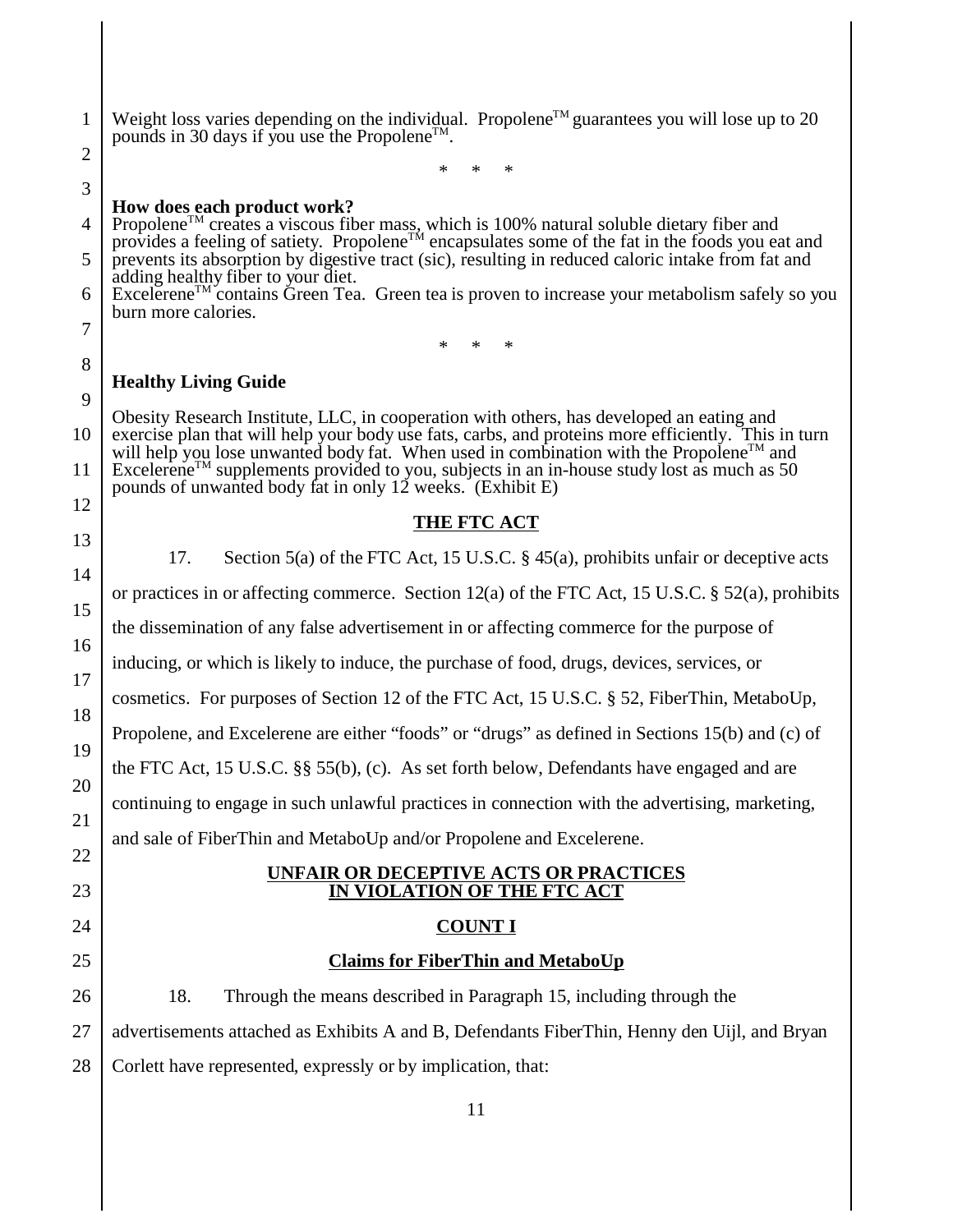| 1                   | a.                                                                                                                                                                                                  | the need to reduce caloric intake or increase exercise;                                                               | FiberThin and MetaboUp cause rapid and substantial weight loss without                                                                               |
|---------------------|-----------------------------------------------------------------------------------------------------------------------------------------------------------------------------------------------------|-----------------------------------------------------------------------------------------------------------------------|------------------------------------------------------------------------------------------------------------------------------------------------------|
| $\overline{2}$<br>3 | FiberThin and MetaboUp enable users to lose as much as 4 to 5 pounds<br>$\mathbf b$ .<br>per week over multiple weeks and months without the need to reduce<br>caloric intake or increase exercise; |                                                                                                                       |                                                                                                                                                      |
| $\overline{4}$      | FiberThin and MetaboUp work for all users;<br>c.                                                                                                                                                    |                                                                                                                       |                                                                                                                                                      |
| 5                   | d.                                                                                                                                                                                                  |                                                                                                                       |                                                                                                                                                      |
| 6                   | FiberThin causes substantial weight loss through blocking the absorption<br>of fat calories;                                                                                                        |                                                                                                                       |                                                                                                                                                      |
| 7                   | FiberThin is scientifically proven to block absorption of up to 400 fat<br>e.<br>calories per day;                                                                                                  |                                                                                                                       |                                                                                                                                                      |
| 8<br>9              | f.                                                                                                                                                                                                  | and                                                                                                                   | MetaboUp is scientifically proven to boost users' metabolism up to 43%;                                                                              |
| 10                  | g.                                                                                                                                                                                                  | FiberThin and MetaboUp are clinically proven to cause rapid and                                                       |                                                                                                                                                      |
| 11                  |                                                                                                                                                                                                     | without the need to reduce caloric intake or increase exercise.                                                       | substantial weight loss, including as much as 50 pounds in three months,                                                                             |
| 12                  | 19.<br>The representations set forth in Paragraph 18 are false or were not substantiated at                                                                                                         |                                                                                                                       |                                                                                                                                                      |
| 13                  | the time the representations were made. Therefore, Defendants' representations as set forth in                                                                                                      |                                                                                                                       |                                                                                                                                                      |
| 14                  | Paragraph 18 constitute a deceptive act or practice, and the making of false advertisements, in or                                                                                                  |                                                                                                                       |                                                                                                                                                      |
| 15                  | affecting commerce, in violation of Sections $5(a)$ and 12 of the FTC Act, 15 U.S.C. §§ 45(a) and                                                                                                   |                                                                                                                       |                                                                                                                                                      |
| 16                  | 52.                                                                                                                                                                                                 |                                                                                                                       |                                                                                                                                                      |
| 17                  | <b>COUNT II</b>                                                                                                                                                                                     |                                                                                                                       |                                                                                                                                                      |
| 18                  | <b>Claims for Propolene and Excelerene</b>                                                                                                                                                          |                                                                                                                       |                                                                                                                                                      |
| 19                  | 20.<br>Through the means described in Paragraph 16, including through the                                                                                                                           |                                                                                                                       |                                                                                                                                                      |
| 20                  | advertisements attached as Exhibits C through E, Defendants ORI, Henny den Uijl, and Bryan                                                                                                          |                                                                                                                       |                                                                                                                                                      |
| 21                  | Corlett have represented, expressly or by implication, that:                                                                                                                                        |                                                                                                                       |                                                                                                                                                      |
| 22                  | a.                                                                                                                                                                                                  | Propolene causes rapid and substantial weight loss without the need to<br>reduce caloric intake or increase exercise; |                                                                                                                                                      |
| 23                  | $\mathbf b$ .                                                                                                                                                                                       |                                                                                                                       | Propolene enables users to lose as much as 4 to 5 pounds per week over                                                                               |
| 24                  |                                                                                                                                                                                                     | increase exercise;                                                                                                    | multiple weeks and months without the need to reduce caloric intake or                                                                               |
| 25<br>26            | c.                                                                                                                                                                                                  | Excelerene is scientifically proven to boost users' metabolism by 40%;<br>and                                         |                                                                                                                                                      |
| 27<br>28            | d.                                                                                                                                                                                                  | reduce caloric intake or increase exercise.                                                                           | Propolene is scientifically proven to cause rapid and substantial weight<br>loss, including as much as 80 pounds in four months, without the need to |
|                     |                                                                                                                                                                                                     |                                                                                                                       |                                                                                                                                                      |
|                     |                                                                                                                                                                                                     | 12                                                                                                                    |                                                                                                                                                      |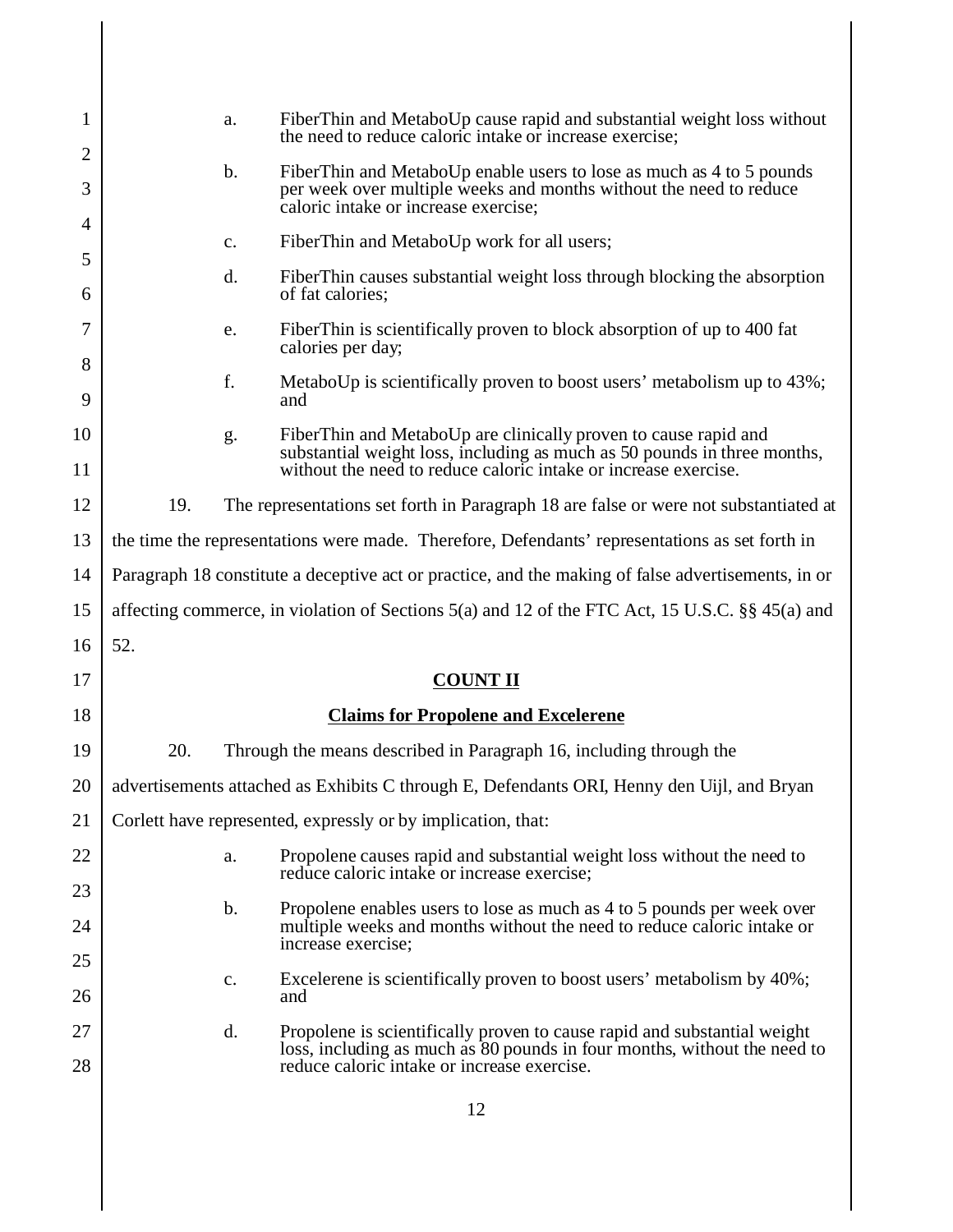1 2 3 4 5 21. The representations set forth in Paragraph 20 are false or were not substantiated at the time the representations were made. Therefore, Defendants' representations as set forth in Paragraph 20 constitute a deceptive act or practice, and the making of false advertisements, in or affecting commerce, in violation of Sections 5(a) and 12 of the FTC Act, 15 U.S.C. §§ 45(a) and 52.

#### **COUNT III**

### **Defendant Ayres' Expert Endorsement**

22. Through the means described in Paragraph 15, including through his statements contained in the advertisement attached as Exhibit A, Defendant James Ayres has represented, expressly or by implication, that:

10 11

12

21

22

6

7

8

9

a. FiberThin causes rapid and substantial weight loss; and

b. FiberThin is clinically proven to cause rapid and substantial weight loss.

13 14 15 16 17 18 19 20 23. The representations set forth in Paragraph 22 are false or were not substantiated at the time the representations were made. Moreover, Defendant Ayres did not exercise his purported expertise in the field of weight loss in the form of an examination or testing of FiberThin at least as extensive as an expert in that field would normally conduct in order to support the conclusions presented in his endorsement. Therefore, the making of the representations set forth in Paragraph 22 constitutes a deceptive act or practice, and the making of false advertisements, in or affecting commerce, in violation of Sections 5(a) and 12 of the FTC Act, 15 U.S.C. §§ 45(a) and 52.

#### **COUNT IV**

## **Defendant Kelley's Expert Endorsement**

23 24 25 26 24. Through the means described in Paragraph 16, including through his statements contained in the advertisements attached as Exhibits C and D, Defendant Dr. Jonathan Kelley has represented, expressly or by implication, that Propolene causes rapid and substantial weight loss without the need to reduce caloric intake or increase exercise.

27 28 25. The representation set forth in Paragraph 24 is false or was not substantiated at the time the representation was made. Moreover, Defendant Dr. Kelley did not exercise his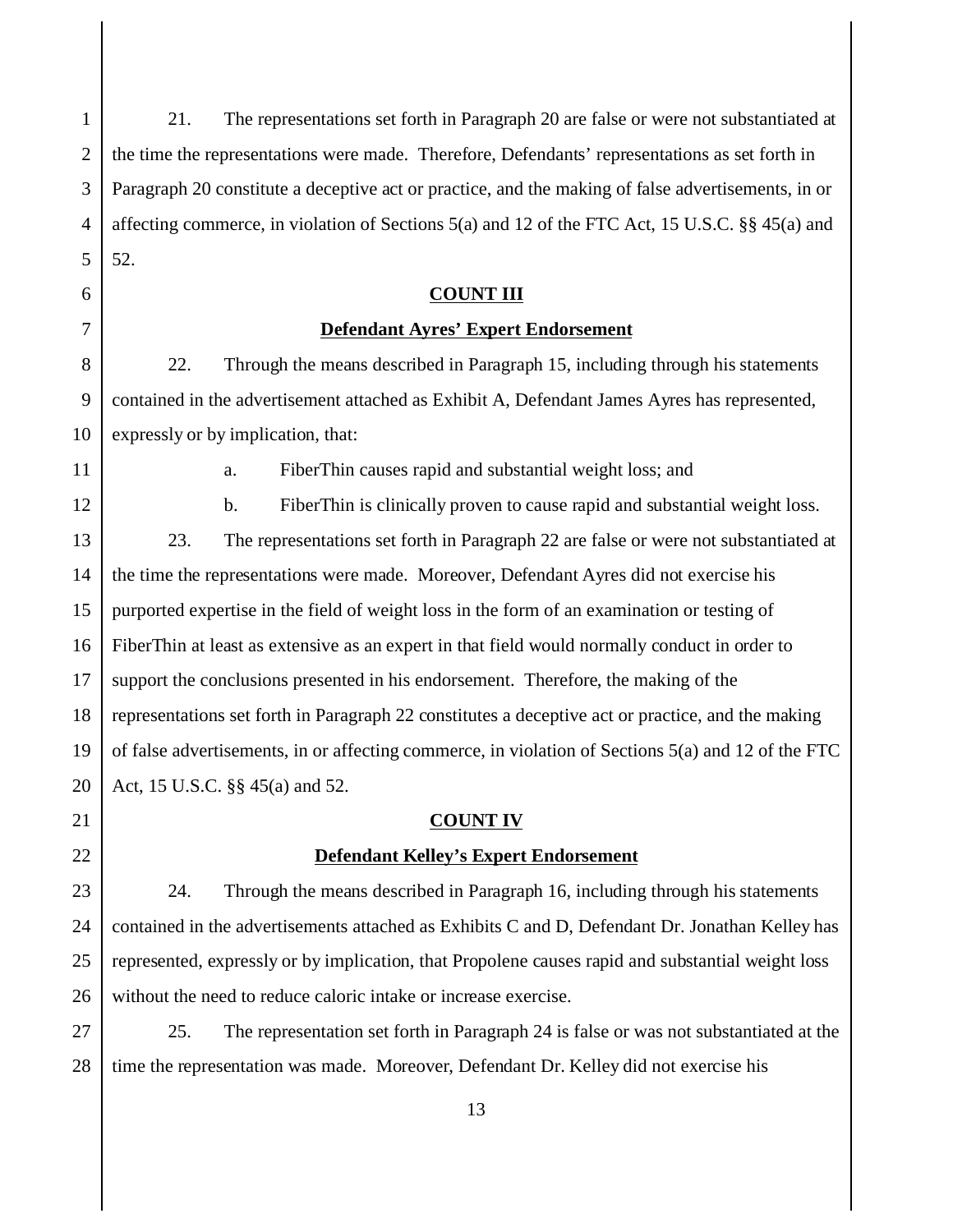1 2 3 4 5 6 purported expertise in the field of weight loss in the form of an examination or testing of Propolene at least as extensive as an expert in that field would normally conduct in order to support the conclusions presented in his endorsement. Therefore, the making of the representation set forth in Paragraph 24 constitutes a deceptive act or practice, and the making of false advertisements, in or affecting commerce, in violation of Sections 5(a) and 12 of the FTC Act, 15 U.S.C. §§ 45(a) and 52.

#### **INJURY**

8 9 10 12 26. Consumers throughout the United States have suffered and continue to suffer substantial monetary loss as a result of Defendants' unlawful acts or practices. In addition, the Defendants have been unjustly enriched as a result of their unlawful practices. Absent injunctive relief by this Court, the Defendants are likely to continue to injure consumers, reap unjust enrichment, and harm the public interest.

13

14

15

16

17

18

20

21

11

7

# **THIS COURT'S POWER TO GRANT RELIEF**

27. Section 13(b) of the FTC Act, 15 U.S.C. § 53(b), empowers this Court to grant injunctive and such other relief as the Court may deem appropriate to halt and redress violations of the FTC Act. The Court, in the exercise of its equitable jurisdiction, may award ancillary or other relief, including, but not limited to, rescission of contacts and restitution, and the disgorgement of ill-gotten gains caused by Defendants' law violations.

19

## **PRAYER FOR RELIEF**

WHEREFORE, Plaintiff FTC requests that this Court, as authorized by Section 13(b) of the FTC Act, 15 U.S.C. § 53(b), and pursuant to its own equitable powers:

22 23 24 25 (a) Permanently enjoin Defendants from violating Sections 5(a) and 12 of the FTC Act, 15 U.S.C. §§ 45(a) and 52, in connection with the offer, sale, advertising, or other promotion or distribution of weight-loss products, or any food, drugs, dietary supplements, or other products, services, or programs;

26 27 28 (b) Award such equitable relief as the Court finds necessary to redress injury to consumers resulting from Defendants' violations of the FTC Act, including, but not limited to, rescission of contracts and restitution, and the disgorgement of ill-gotten gains; and